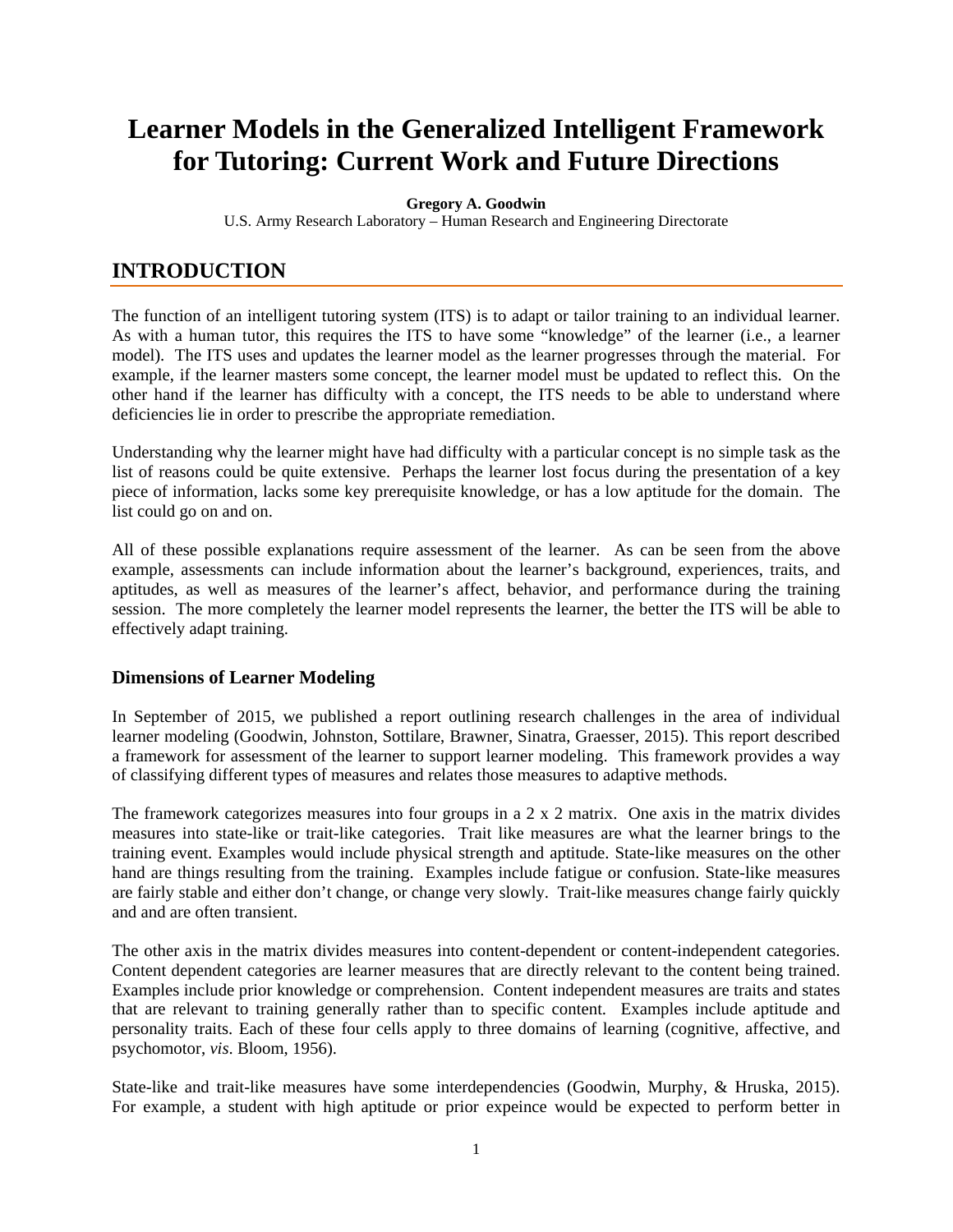training (Schafer & Dyer, 2013). Additionally, some state-like measures could update trait-like measures. For example, as the learner completes a block of training, his or her performance (state-like measures) would then update the trait-like measures, (e.g., indicating the learner had mastered a particular skill or completed a certification course).

ITSs need both state like and trait like measures to adapt training effectively (VanLehn, 2006). For example, before an ITS can initiate training, it needs to know something about the learner. What does the learner already know? What is the learner's aptitude? How motivated is the learner to complete the training? The ITS might use this information to determine the difficulty level of the training or what topics to skip. These are often described as outer-loop adaptation. As the ITS delivers training, it will measure student comprehension, attention, as well as the types of errors made, and level of frustration and/or boredom. The ITS can use these measures to choose remedial content or to change the pace or difficulty of the training – so called inner loop adaptation (VanLehn, 2006). Table 1 summarizes the kinds of measures that can be used for adaptation of training in GIFT.

|                            | <b>Learner Measure</b><br>Category | <b>Trait-Like</b><br>(Outer Loop Adaptation)                | <b>State-Like</b><br>(Inner Loop Adaptation)                           |
|----------------------------|------------------------------------|-------------------------------------------------------------|------------------------------------------------------------------------|
| <b>Content Dependent</b>   | Cognitive                          | Relevant prior cognitive<br>experience/knowledge/training   | Comprehension of concepts<br>presented in the training                 |
|                            | Psychomotor                        | Relevant prior psyhomotor<br>experience or training,        | Measures of Skill improve-<br>ment                                     |
|                            | <b>Affective</b>                   | Fears, likes, goals, attitudes<br>relevant to the training. | Arousal and emotions in<br>response to the training                    |
| <b>Content Independent</b> | Cognitive                          | Intellect/Aptitude, Memory,<br>Meta-cognitive skills        | Attention, Cognitive Workload                                          |
|                            | Psychomotor                        | Physical strength, stamina,<br>sensory acuity               | Endurance and fatigue                                                  |
|                            | <b>Affective</b>                   | Personality Traits, general test<br>anxiety                 | Arousal, emotions resulting<br>from factors independent of<br>training |

#### **Table 1. Components of the Learner Model.**

Using this assessment framework for developing learner models has a couple of benefits. First of all, by understanding that there are different uses for each type of assessment, it is possible to think about ways that those uses might be standardized in GIFT modules. This might be especially true for contentindependent measures. Second, it is useful in identifying research and technical challenges that affect certain types of assessments.

For example, in-training assessments of learner state are challenging because they must be frequently and rapidly assessed in a nonobtrusive way by the training system. Such assessments rely on measurement technologies like eye-trackers and physiological measures that can be expensive and may only be availa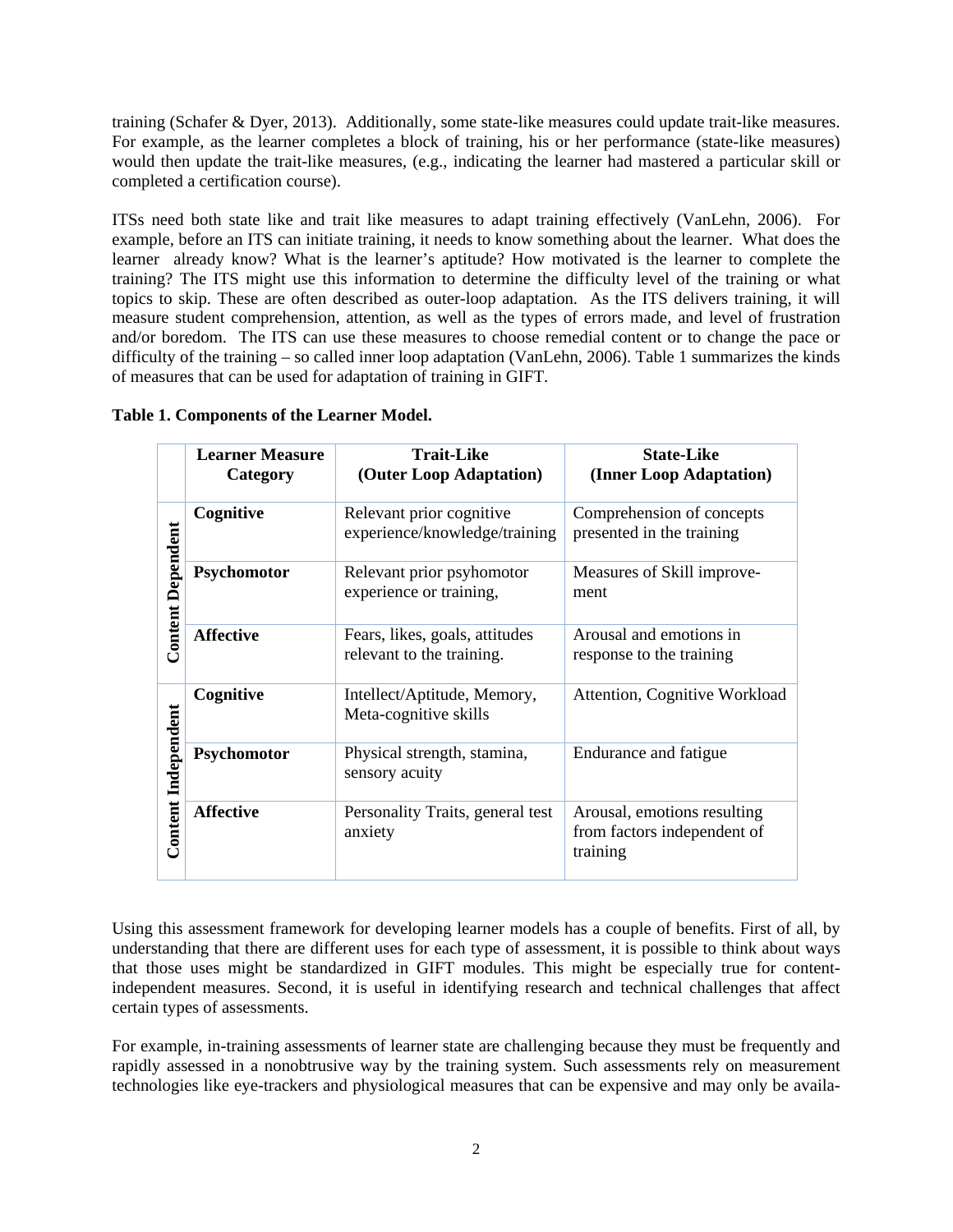ble in certain training facilities. This highlghts the need for research and development to bring the cost of these capabilities down and to increase their validity.

Assessment of trait like factors is time consuming and so we want to avoid doing this every time a learner starts a training session. Ideally GIFT would access pre-existing databases containing that information (e.g., personnel records, learner records). Research is needed to develop ways to access that information in a secure way using open standards. Services also need to be developed to facilitate interoperability among databases. The next section outlines ongoing research in the area of learner modeling.

### **AREAS OF RESEARCH ON INDIVIDUAL LEARNER MODELS FOR GIFT**

The following are areas of research on individual learner models for GIFT that are currently being investigated:

#### **Modeling Learner Competencies**

We know that ITSs can be expected to operate within a larger ecosystem of training events and systems. For example, for a given skill or course, a learner may receive training in a live or distributed classroom led by a live instructor, participate in hands-on training, virtual simulation training, multimedia training, and/or game-based training. Often these separate events are developed and sequenced so that the learner's skill or expertise progresses throughout the course. The ITS may only deliver a single block of instruction within the larger course or may be used to provide remedial training. Both of these circumstances indicate that there is a need for a learner model that tracks learner competencies as they develop across multiple training venues and that can be shared among multiple training systems.

Competencies are domain specific knowledge and skills possessed by the learner. Competencies can encompass a large set of skills acquired over a long time (e.g., being a researcher or a physician) or they can be very specific (e.g., launching a Raven unmanned aerial vehicle). The challenge is that there are no standard, broadly accepted, validated ways to assess most competencies. Competencies are reflected not only in the training the learner has received, but also by their experience and performance of that competency in battlefield conditions. Competencies change over time though gradually. They may increase if the learner practices the competency regularly but they can decline in the absence of practice.

Because there is no standard set of assessments for most competencies, and because competencies are not static, there is a need to be able to determine competencies at the time of training. An effort (Engine for Quantifying User Intelligence and Performance – EQUIP, see Goodwin, Murphy, & Hruska, 2015) is investigating an approach to provide this capability to GIFT. The components of the EQUIP architecture include a Learner Record Store (LRS) that contains performance data relevant to the competency being assessed in an experience application programming interface (xAPI) format; an interoperable learner competency model (ICM), and of course the GIFT application.

Figures 1 and 2 illustrate this system. Let's suppose that a course delived in GIFT were to tailor training to a learner based on the learner's current competency in some domain. As shown in figure 1 below, the course concepts are read from the domain knowledge file (DKF) and are then passed through the gateway module to a web service that hosts a set of ICMs. The web service queries all ICMs to determine which ones may be relevant to the concepts of the course. Each ICM contains an index of performance measures and methods for interpreting those measures which are returned to GIFT.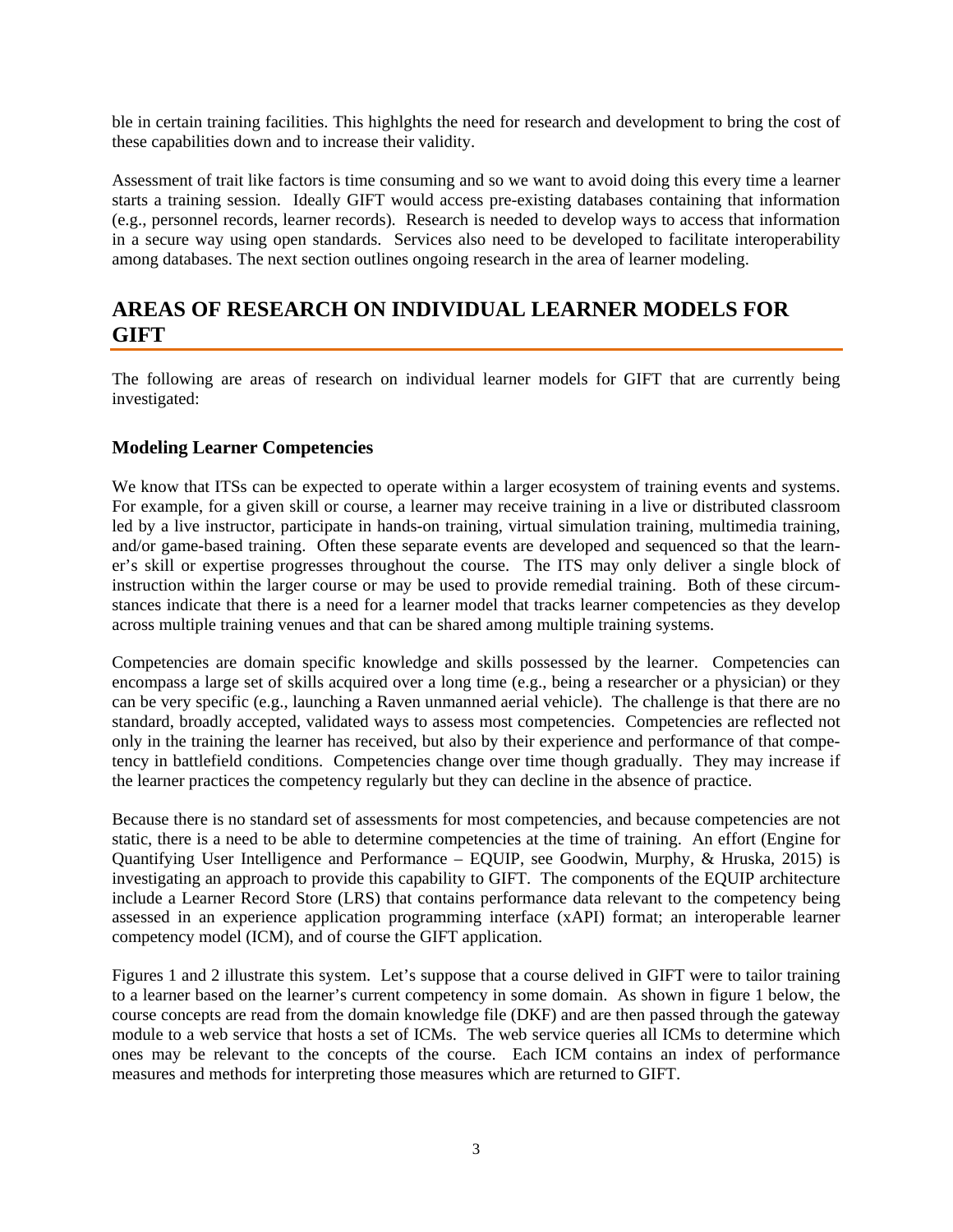

**Figure 1. GIFT Integrated Architecture Flow: Steps 1 - 5**

Once GIFT has the ICM data, it can then query the LRS for the appropriate performance data for that learner and subsequently interpret that data to estimate the learner's current competency level as illustrated in figure 2. GIFT can also add assessments to the LRS. To estimate the competency level, it is necessary to have validated models to predict them.

For example, suppose we were to develop an ICM for marksmanship. the Army presently scores marksmanship competency/proficiency in four categories based on the number of hits in a standard course of fire:

- 1. Expert (38-40 hits; max = 40)
- 2. Sharpshooter (33-37 hits)
- 3. Marksman (26-32 hits)
- 4. Unqualified (25 or fewer hits)

In an initial entry training environment, students complete the marksmanship qualification test at the end of training. In that training environment, the ICM could use learner measures to make predictions about competency using the Army standard. However, it would probably also be useful to be able to use learner measures to make predictions about performance in intermediate training events. For instance, an ICM might map performance in the simulator to predictions about performance during the subsequent period of live instruction.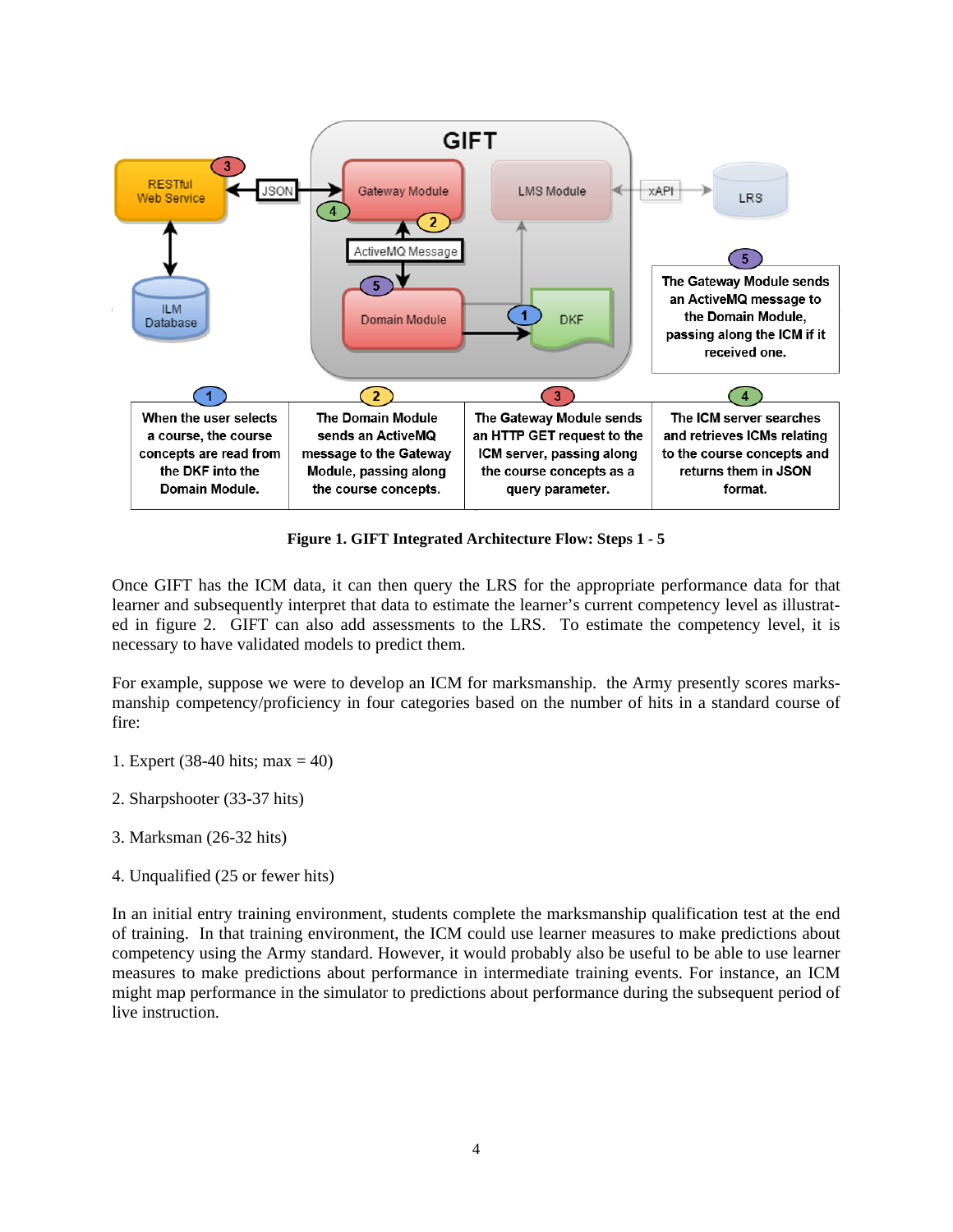

**Figure 2. GIFT Integrated Architecture Flow: Steps 6 – 9**

As the learner completes training in GIFT, those learner behaviors and assessments would be fed back into the LRS. That new performance data would then impact subsequent assessments of learner competencies.

The primary advantage of ICMs is that they allow for standardization of competency modeling across different training systems. Furthermore, they allow for GIFT to know more about its learners than what they have done in GIFT applications. By opening up this window to GIFT, it can much more efficiently target training to learners. In this way, GIFT can act much more like a human tutor would, as an adjunct to a course for example. Clearly, this allows GIFT to operate within a larger ecosystem of training systems including live, virtual, constructive, and gaming in a seamless way.

Increasingly, these assessments are being written using an industry standard known as the xAPI specification. This standard was developed by the Advanced Distributed (ADL) Co-Lab as a means of logging learner activities across a wide variety of platforms, systems, and media. Each xAPI statement includes a subject, verb, and object and contextual information (ADL, 2013). The specification also includes data transfer methods for the storage and retrieval of these statements from a learner record store (LRS) and security methods for the exchange of these statements between trusted sources.

Currently, data pertaining to learner actions, states, and accomplishments stored using the xAPI specification provide the best means of creating and updating a persistent interoperable learner model. In order to do this, GIFT and other adaptive training systems will need to both consume and generate xAPI statements of learner assessments that can be used to update competencies in a learner model.

#### **Assessing Differences in Motivation: Long Term Learner Modeling**

Another effort underway in the learner modeling domain involves an examination of the ways in which motivation affects the rate of learning and forgetting of a given learning task. The approach taken is to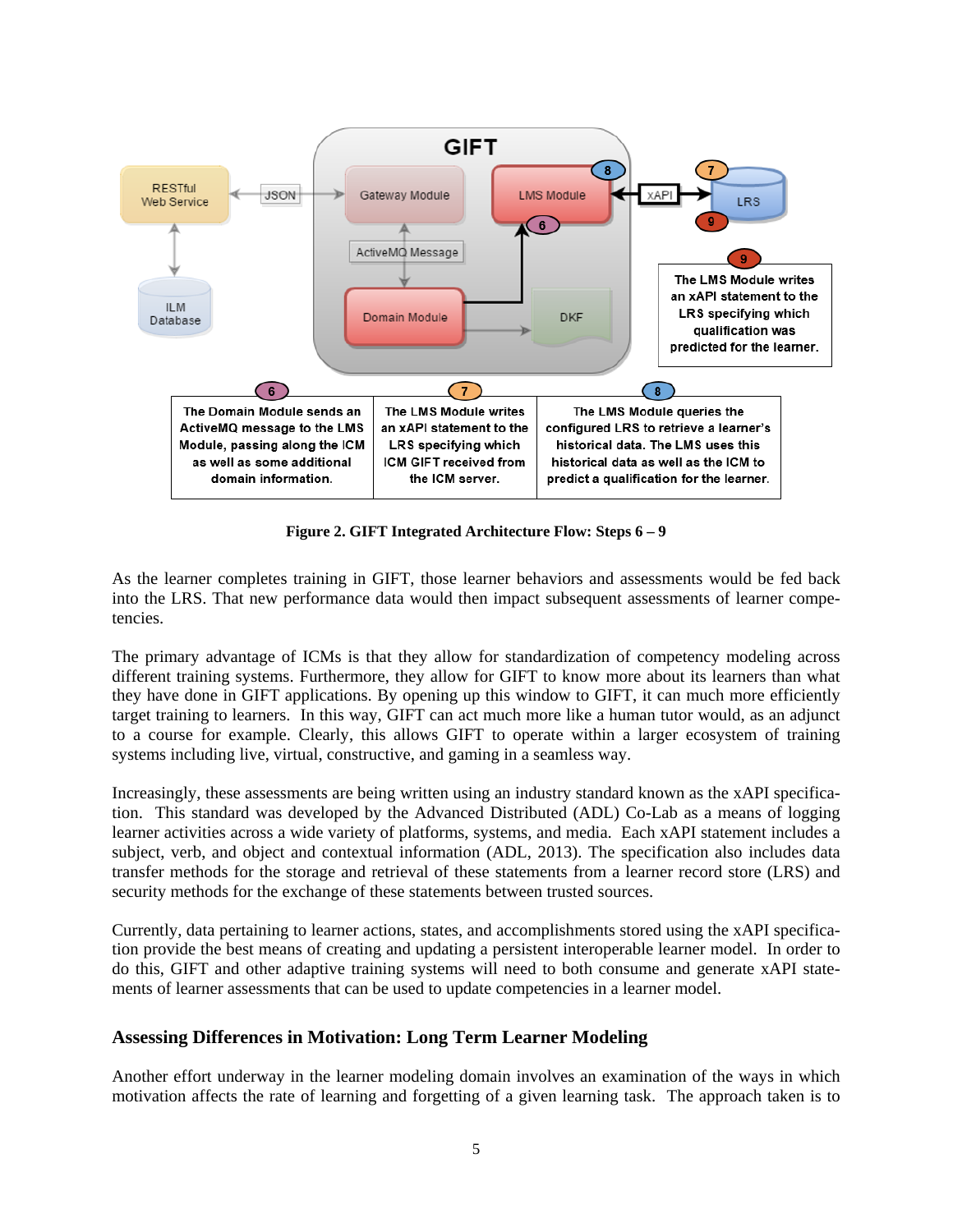develop and validate a motivator taxonomy that matches motivators to personality traits of learners. For example, it may be that individuals who score high on measures of extraversion are most strongly motivated by acknowledgement from peers or higher ups. On the other hand, an introvert may be more motivated by free time and relaxation.

This is a three-phased project and work is currently in the first phase. The first phase focuses on the development of a Motivator Assessment based on individual differences. The motivator assessment identifies motivation in the learner. It builds upon efforts to incorporate additional classification variables that include student personality, learning performance history, and motivational responses. Motivational responses refer to a measured increase of sustained effort, because of the end goal resulting in a reward based on personality. Sustained effort would be indicated by physiological measures, such as a higher amount of oxygen produced for a longer sustained time or an increase in heart rate due to stress/arousal to meet the goal.

The second phase of this project will involve an experimental verification of the Motivator Taxonomy and/or the Motivator Assessment. Specifically, this will test how personality and the Motivator Taxonomy/Assessment affects the learning rate and retention of training. The learning objective could be presented in a simulation-enabled mission command, intelligence, surveillance, and reconnaissance mission, UMedic, or some other application to be determined. The goal for this phase, is to identify the relation between the classifications of motivational tools and individual factors with the learning rate and retention, specifically the Long Term Learner Model

In the final phase of this project, data collected from the previous scenario will be tested across a different domain, population, and/or scenario. All results will then be used as the basis for a framework that will provide pedagogical recommendations based on the evaluation of the Student's real-time data on motivation and personality factors into a specific learning intervention for GIFT training.

#### **Modeling the Determinants of Training Time in GIFT**

Adaptive training promises more effective training by tailoring content to each individual insuring that it is neither too difficult nor too easy. Another, less discussed benefit of adaptive training, is improved training efficiency. This efficiency comes from minimizing the presentation of unnecessary material to learners. Typically, non-adaptive training is developed for the lowest tier of learners. While this insures that no learner will be unable to complete the training, it also means that many students are given material that is not well suited to their current level of understanding.

The focus of this effort (Goodwin, Kim, Niehause, 2017) is to determine how the fit between learner characteristics (e.g., aptitude, reading ability, prior knowledge), learning methods employed by the adaptive training system, course content (e.g., difficulty and length, adaptability), and test characteristics (e.g., difficulty, number of items) all determine the time to train for a population of learners.

We use a probabilistic model to represent the different factors and instructional strategies that impact the completion time of a MAST module, as well as probabilistic inference techniques to determine a distribution of a course completion time.

For example, if a trainee normally reads at 100 words per minute, there are 100 words in the text, and the trainee is tired, the reading time of the trainee could be distribution uniformly from 1 to 2 minutes. The reading speed of the trainee is also a non-deterministic variable that depends on how much prior knowledge the trainee possesses about statistics about how fast the general population of trainees read.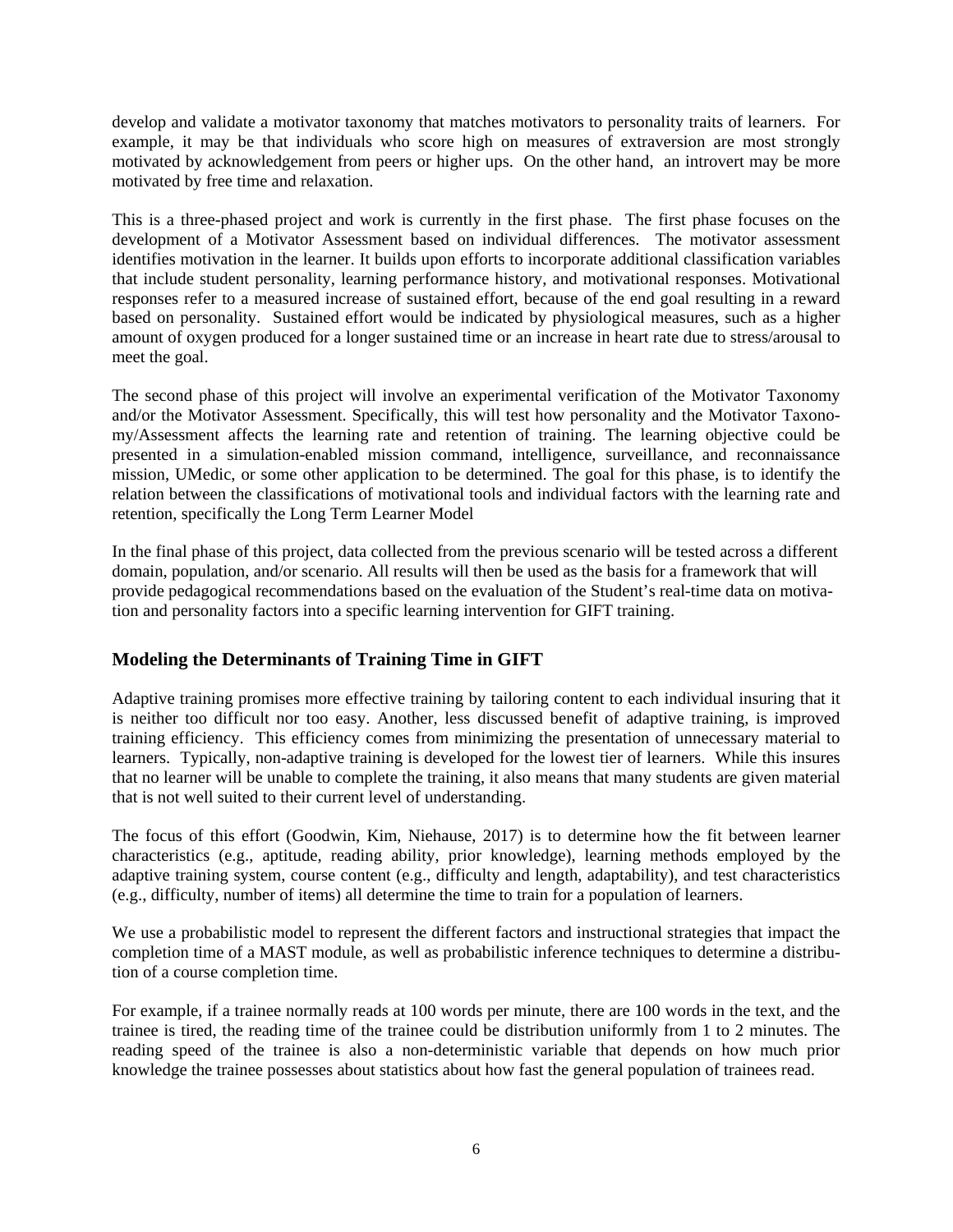One of the benefits of building a probabilistic model to represent the completion time is that not all of the information in the model is needed to estimate the completion time. For example, if we know how much prior knowledge the user has about the subject (for example, from a pre-instruction questionnaire), we can post that knowledge as *evidence* to the model that would be taken into account when estimating the completion time. If we do not possess that information, we can treat the variable as *latent* and use a prior distribution to represent the state of the variable. For example, we can estimate that only 20% of trainees taking the course have prior knowledge of the subject. These prior distributions can be estimated from the literature review or expert knowledge, and then *learned* over time based on the outcomes of actual testing.

## **RESEARCH CHALLENGES**

To date, the research into how best to adapt training content based on student performance in intelligent tutoring systems is inconclusive (Durlach & Ray, 2011). As can be seen, GIFT baesd research on learner modeling is still relatively nascent. Some key areas of research that need to be investigated are described below.

*Cross platform training.* The major benefit of interoperable student models is the ability to adapt training across technology platforms. Using the xAPI specification, performance data can be recorded and interpreted from a wide variety of platforms, including desktop and mobile devices. While some Armysponsored efforts have focused on assessing student performance across a range of training platforms (e.g., Spain, et al., 2013), maintaining a complex student model across these platforms – and adapting training accordingly – has yet to be successfully accomplished in a military context. Integrating GIFT with xAPI data would enable investigations into the best practices for adapting training across platforms.

*Macro- versus micro-adaptive interventions.* Multi-faceted student models based on cognitive, psychomotor, and affective components are inherently complex, and may be representative of both "state," or situationally dependent components such as level of workload and "trait," or more persistent student characteristics such as personality traits. Whether to adapt training on a macro level (e.g. course selection) or a micro level (e.g. real time adaptation of content) based on these complex models has yet to be fully investigated. While some research suggests macro-adaptative strategies are more appropriate for more persistent characteristics (Park & Lee, 2004), this question has not been addressed across domains.

*Adaptation based on a combination of learner states.* Assessing a learner's affective state during the course of training has been a focus of ITS research over the past decade (e.g., D'Mello & Graesser, 2007). However, research into how to adapt training based on this state is in its infancy (e.g., Strain & D'Mello, 2015). Arguably the state of the art in intelligent tutors, Affective AutoTutor (D'Mello & Graesser, 2007), senses student cognitive and emotional states such as boredom and frustration and acts to alleviate states. If a negative emotion is detected, the avatar within the tutor responds with an encouraging phrase and facial expression. In Affective AutoTutor, student affect and learning are managed through separate models; that is, interventions that are geared toward managing frustration are distinct from interventions aimed at manipulating content difficulty. The extent to which different interventions could be used to address combinations of these states has yet to be determined, but is a research question GIFT could support.

*Scenario-based training.* GIFT is unique in that it supports intelligent tutoring in scenario-based platforms such as the Army's *Virtual Battlespace 3* (VBS3). How to assess competencies across complex student models using key events within one of these scenarios has yet to be investigated. If scenario data were recorded in xAPI specification scenario events could be diagnostic of both performance and affect. Key to this development is the careful mapping of competencies to decision events in a scenario. Best practices for accomplishing this have yet to be established.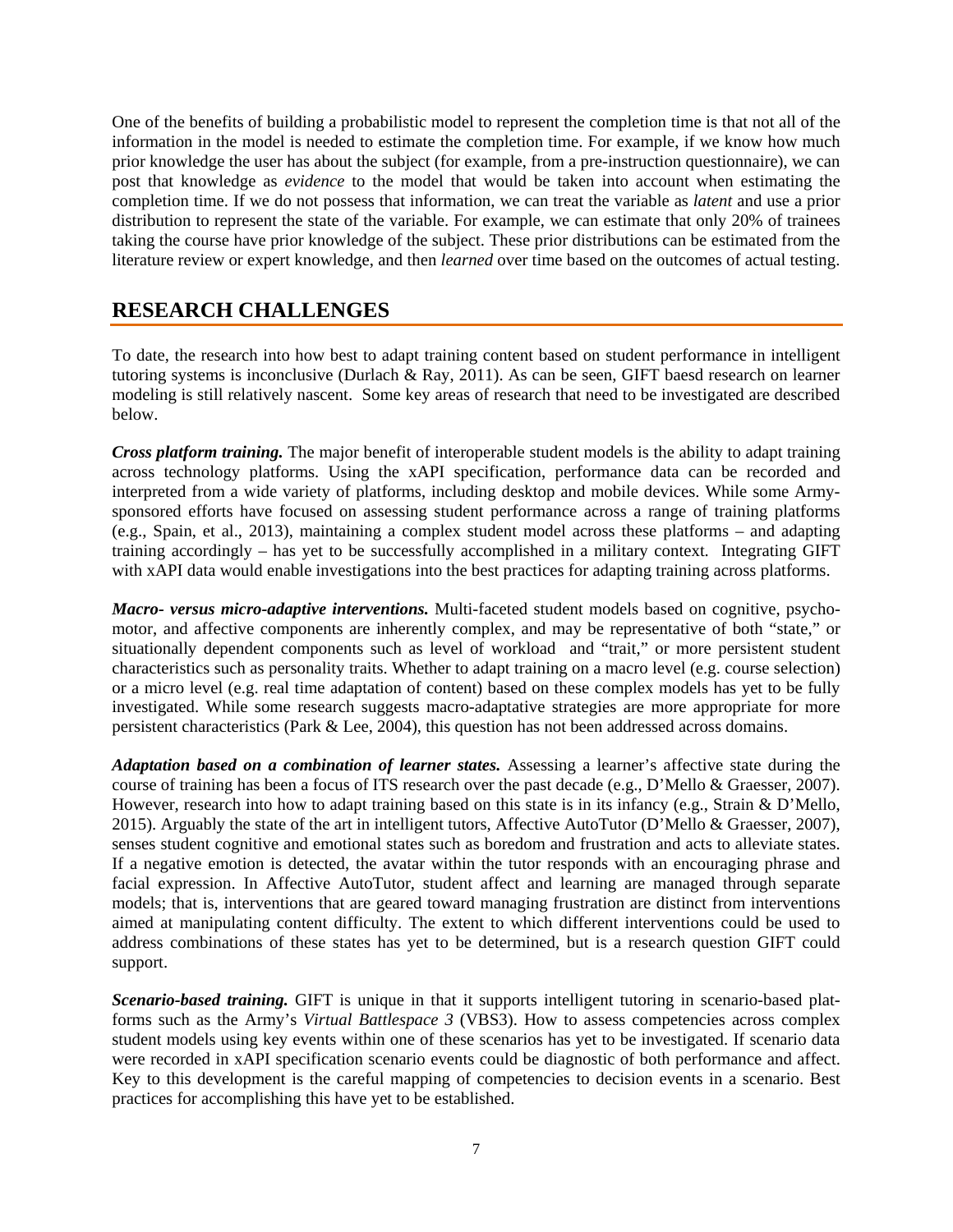*Predictive analysis of performance*. Persistent learner models provide the opportunity to prescribe interventions based not only on performance during training but also prior to training on both the macroand micro-adaptive level. Based on performance in one training setting, a student model could reflect a number of cognitive, psychomotor, and affective attributes which could then predict performance in another setting, given the domains were sufficiently interrelated. These data could be used to prescribe courses of instruction, training platforms, and even micro-adaptive strategies. To date, this potential has not been investigated.

*Return on investment of different types of interventions.* To date, research into addressing interventions based on complex student models is feasible. However, whether or not a learning intervention is effective is not that same issue as whether or not it is effective *enough.* With defense budgets becoming increasingly limited, the question is whether adapting training based on complex representations of student competency is worth the investment. Implementing intelligent tutoring systems to date has been limited due to their domain specificity and cost to develop. While the GIFT initiative aims to address these issues specifically, the relative cost of some interventions has yet to be determined. For example, emerging physiological technology enables the unobtrusive measurement of student cognitive and affective state (Murphy et al, 2014), but does adapting training based on these types of measures produce sufficient learning gains to warrant their cost? These questions have yet to be fully investigated.

# **CONCLUSIONS**

This discussion highlights a number of research questions that can be addressed as the result of integration of complex, interoperable learner models into the GIFT architecture. Through the use of xAPI data, representations of student performance can incorporate data from a multitude of sources. The GIFT team envisions a multi-faceted learned model consisting of psychomotor, cognitive and affective aspects of competencies. This model can be used to drive training adaptations across technological platforms, across domains, and across the course of a learner's career. While the potential to fully model the lifelong learning of a student is promising, research is needed to fully evaluate the utility of these learner models. Some of this work is currently underway at the Advanced Distributed Laboratory under a program known as the Total Learning Architecture (TLA, Johnson, 2013).

As an initial attempt at addressing these issues, several projects are using a marksmanship use case for an initial investigations of this capability. Marksmanship is an ideal domain for implementing multi-faceted learner models. While marksmanship skills may appear to be straightforward, effective performance is much more than simply hitting a target with a bullet. The marksman must master a range of psychomotor, cognitive, and affective skills in order to be successful, and must have an understanding of how myriad environmental factors play into his or her accuracy. Furthermore, marksmanship is a skill that every Soldier must master, so it has a broad applicability to the Army and its sister services.

It is important to note research in learner modeling is still in its infancy. Consequently, our efforts are a first step toward developing definitive guidelines and best practices for how to best leverage interoperable performance data. Further research will be needed to expand an understanding of how these learner models play into the development and use of intelligent tutors across domains, training audiences, and platforms.

### **REFERENCES**

Advanced Distributed Co-Laboratories (2013). xAPI-1.0.2. Retrieved from https://github.com/adlnet/xAPI-Spec/releases/tag/xAPI-1.0.2.